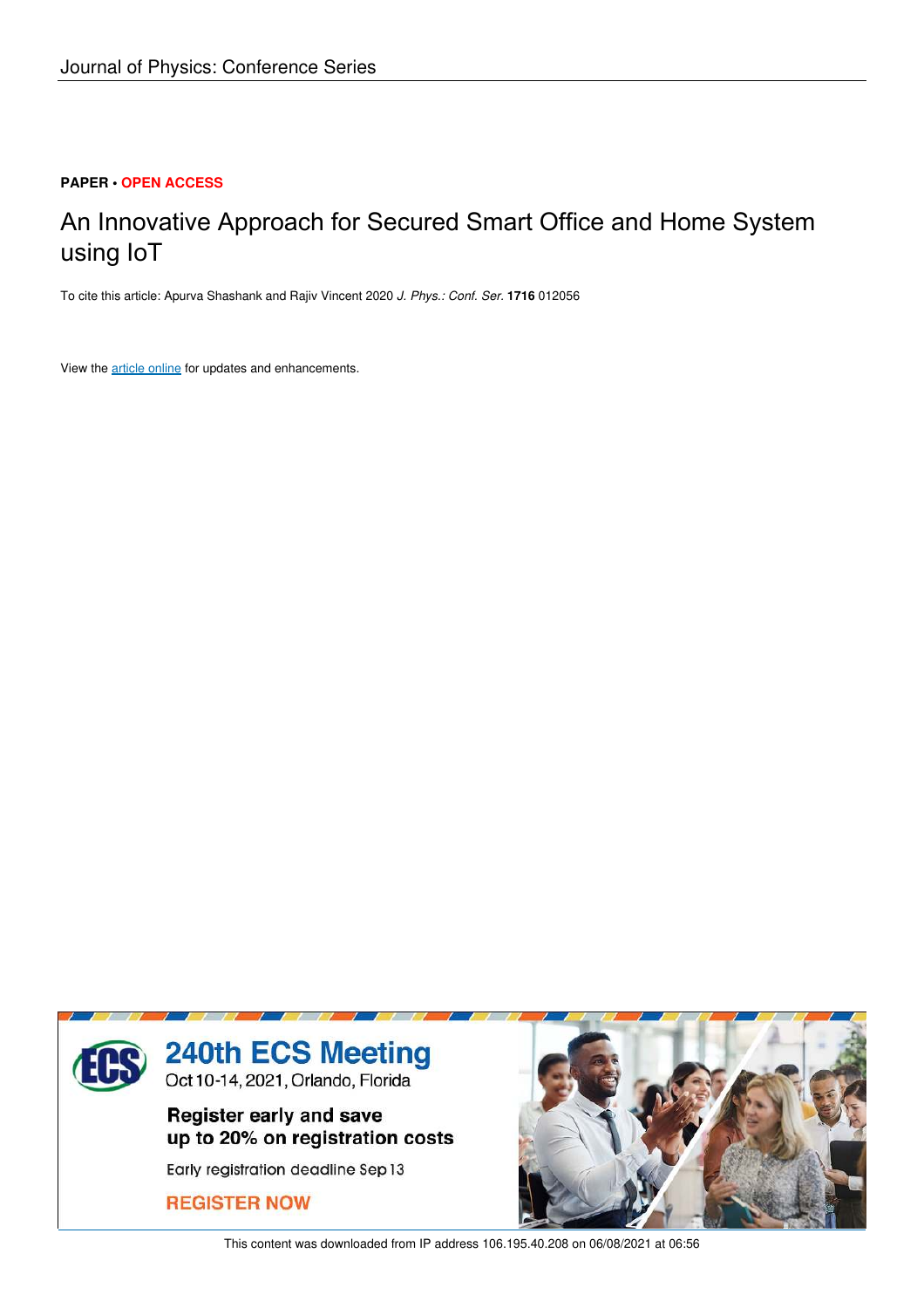## **An Innovative Approach for Secured Smart Office and Home System using IoT**

**Apurva Shashank <sup>1</sup> , Rajiv Vincent 2\*** 

<sup>1</sup>School of Computing Science and Engineering, Vellore Institute of Technology, Chennai, Tamil Nadu, India.

<sup>2</sup>School of Computing Science and Engineering, Vellore Institute of Technology, Chennai, Tamil Nadu, India.

E-Mail:\* rajiv.vincent@vit.ac.in

**Abstract.** As technology grows every day, everybody wants to use smart devices (phones, lights, appliances[, etc.\). Nowadays we find th](mailto:rajiv.vincent@vit.ac.in)at many houses and offices are neither safe nor smart. To overcome this problem, we have proposed a smart and secure office and home system using IoT. The proposed system contains several components, where a single microcontroller will connect and control several components. Our system will sense the environment and will detect movement and also will distinguish whether a human has moved in or out of the sensors. Secondly, when light falls on its resistance decreases and as it senses darkness its resistance becomes high. Next, our system will sense the blockage level in the housing pipelines and give information about the exact blockage point. Finally, it will control the gardening system. This system will monitor and use all the data from the sensors and principally facilitate physically challenged persons to manage all of their home and office devices from one place, and simultaneously saves power as well.

**Keywords:** IoT, smart home, smartphone, actuators, Node MCU.

#### **1. Introduction**

Through proliferation and employment of the Internet, the interest in IoT empowered gadgets has expanded violently. Simultaneously, there are issues concerning theft or burglary anything from little houses to enormous businesses. Continuous checking of individuals' conduct and exercises are required for assuring safety. The alleged shrewd home utilizing the house as a stage interfaces with different gadgets identified with home life by adopting creativity in the powered system of communications, electrical computerization innovation, personal computer innovation, and remote innovation.

The smart home can further boost home security through aesthetics and eco-accommodating living conditions. Contrasting with existing frameworks, the Node MCU framework is better in achieving the goals with less power energy utilization. Here, Passive Infrared Sensor (PIR) sensors are used as basic but powerful proximity triggers for individuals. The system is appropriate for observing in a small home or office, bank storage space, stopping passage, what's more, home. A little movement

Content from this work may be used under the terms of the Creative Commons Attribution 3.0 licence. Any further distribution of this work must maintain attribution to the author(s) and the title of the work, journal citation and DOI. Published under licence by IOP Publishing Ltd 1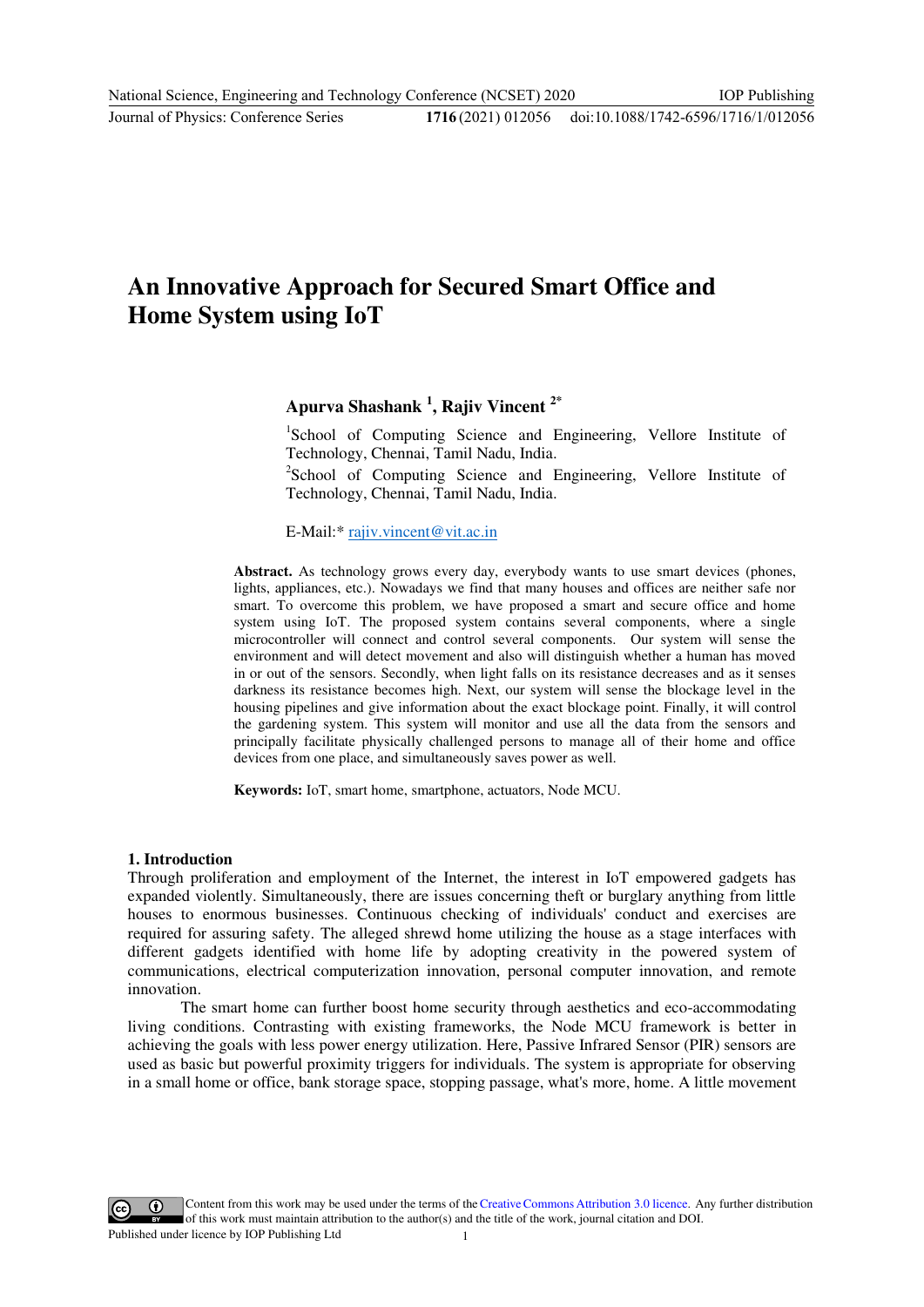| National Science, Engineering and Technology Conference (NCSET) 2020 |                                                       | <b>IOP</b> Publishing |
|----------------------------------------------------------------------|-------------------------------------------------------|-----------------------|
| Journal of Physics: Conference Series                                | 1716(2021) 012056 doi:10.1088/1742-6596/1716/1/012056 |                       |

is recognized via the PIR sensor which is suited for Node MCU and data is also saved in the module. Specific software based on IoT can monitor remotely the motion and provide alerts while detecting movement.

The motivation behind this task is to bring out an IoT based sagacious smart device checker and checking is done by the respective mobile. In the smart home checker, the microprocessor and IoT connect to the files to the web. The mobile application in the cell phone associates to the web using Wi-Fi or by utilizing wired web connections from expert centers; likewise, the microcontroller is linked to the web through LAN or home Wi-Fi. Here the master sends the order to the slaves, in addition to which the microprocessor sets the particular device on open or close [1].

Figure 1 represents various kinds of smart appliances in a home. It shows that when the PIR sensor is working and find some interference in the environment, then it can alert the homeowner in different ways, like, ring the buzzer, switch on the light and send the notification to the owner. Figure 2 depicts the smart home controller of our proposed system.



**Fig 1**. Smart Home Autonomous System



**Fig 2.** Smart Home Controller

## **2. Related work**

The work by Madhu G M and C.Vyjayanthi [5] every device is connected to the internet through the IoT protocol and controlling is done through HTTP requests sent from the Android mobile application. The API (Application Programming Interface) connects the server and android application and allows it to interact and exchange data with the server. Whenever the user sends requests from the android application, the API connects to the server and it sends requests to the controller, further to which the controller performs ON/OFF function of the device based on the request received.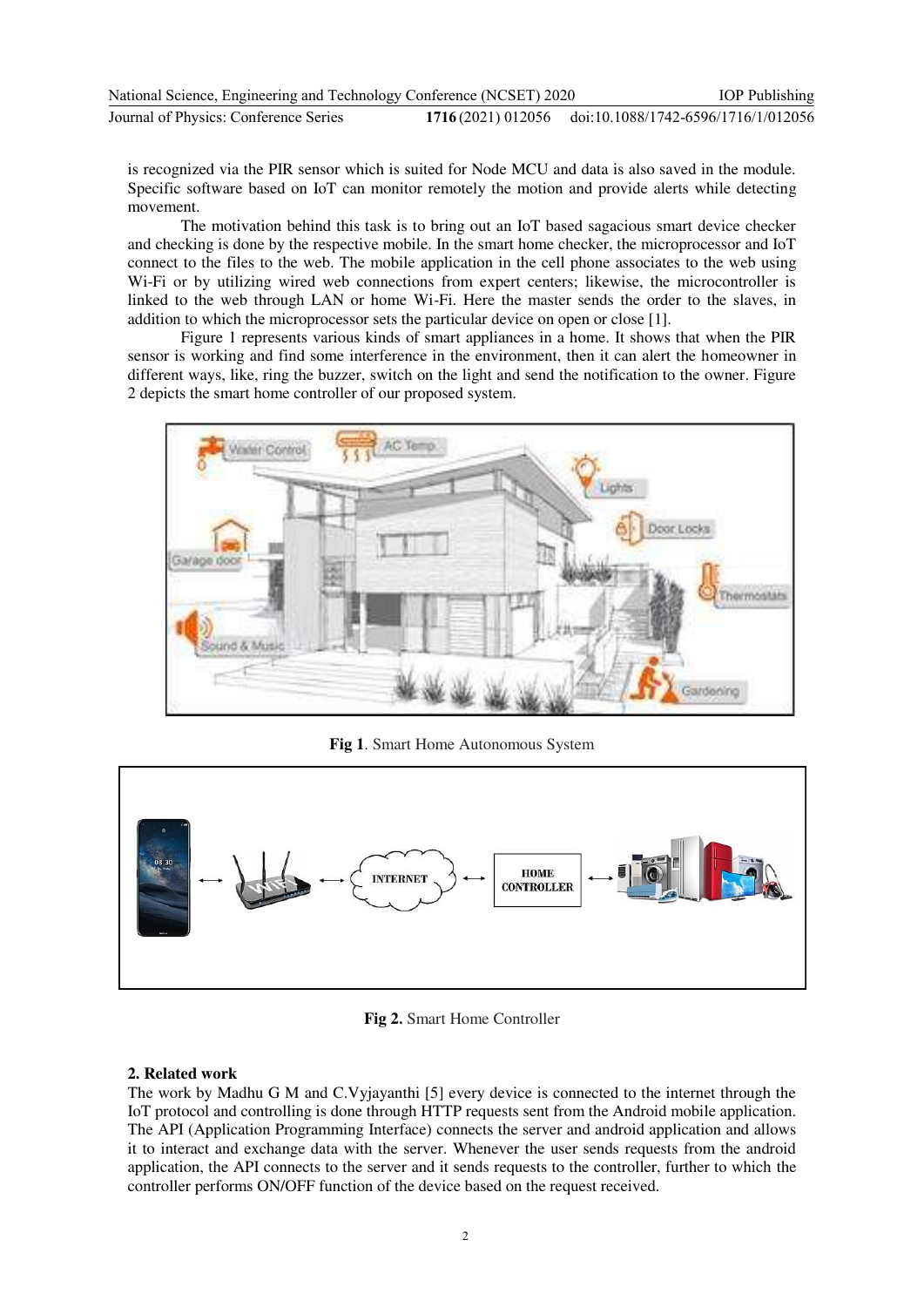| National Science, Engineering and Technology Conference (NCSET) 2020 |                                                       | <b>IOP</b> Publishing |
|----------------------------------------------------------------------|-------------------------------------------------------|-----------------------|
| Journal of Physics: Conference Series                                | 1716(2021) 012056 doi:10.1088/1742-6596/1716/1/012056 |                       |

Another study based on research by Roshmi Sarmah, Manasjyoti Bhuyan, and Monowar H. Bhuyany [4] SURE-H framework is exhibited to guarantee the security of savvy home mechanization framework with numerous segments, for example, slaves, movement sensors, cloud master, mobile kind of stuff discovery module, and caution module. It is monitored from a distance-dependent on slave verification. The "SURE-H" framework was structured so that it can satisfy the requirements of the slave which lessens manpower exertion, adds energy, and is built progressively secure. Any smart android gadget can be utilized to screen the profound office condition to distinguish any theft. It has a few highlights incorporated like ease, least time, overwhelmingly adaptable.

One work proposed by Yavuz et al. [6] uses a phone and PIC (programmable interface) a mobile controlling gadget, for inspecting the office electric power using gadgets. The framework doesn't encourage remote correspondence rather it utilizes a pin check algorithm to work with link systems. The framework guaranteed wellbeing as it can't be utilized by unapproved slaves as the framework utilizes the pin check algorithm.

In 2013, T. Oluwafemi et al. [8] demonstrated how a basic gadget in an office, for example, a fluorescent light (CFL), when associated with a home mechanization system through the internet, can be controlled by the unknown person then he/she can cause physical injury (break glass, fire incident, etc.) to the office members.

#### **3. System Architecture**

The framework relies on the Master-Slave model. Here, the gadgets including sensors, actuators, and microprocessors are treated as slaves which are related to the master. The plan can be broken down into 4 groups they are Home device, second is Control Unit, third is Master, and fourth is Slave [1]. The connection between the slave machine and the central unit line is via wired media, and between the control unit and the slave, the unit is either by LAN or Wi-Fi. The master is based on HTTP and the slave communications are done via API requests.

 To structure a strong framework, at first, the sensors are designed furthermore and joined to the Node MCU module. This module is set for recognizing supervision through the wired or remote framework. The Node MCU component of the transfer board is customized with Arduino and after that, it is designed to get and operate a particular order conveyed through the internet after getting the feedback from the slave.

 The cloud master is arranged to be dependent on a cloud administration platform known as "Blynk". Blynk gives a start to finish system progression arrangement based on IoT. At last, we plan an app associated with the Node MCU unit connected by a cloud specialist organization over the Internet [9].

 The slave utilizes the net to access the cloud master and controls the home mechanization framework. Low power exchanging transfers can be utilized to incorporate gadgets with the Node MCU component for showing the exchanging usefulness. If the master is linked with the Internet then mobile slaves can get to the master utilizing electronic applications over the Internet. Figure 3 depicts the system architecture and figure 4 depicts the flow diagram of our system.



**Fig 3**. System Architecture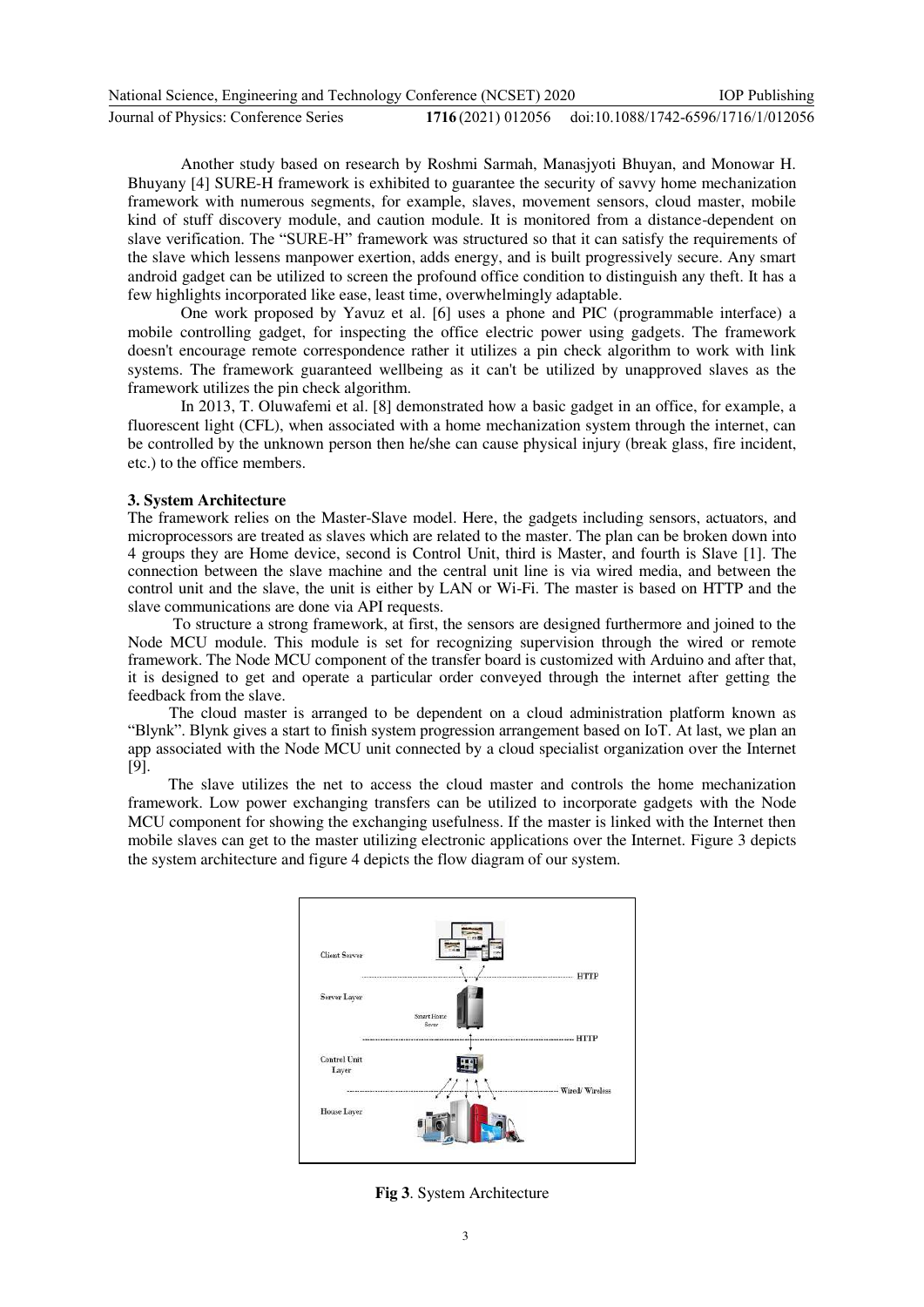Journal of Physics: Conference Series **1716** (2021) 012056



## **Fig 4.** Flow Diagram

#### **4. Hardware Specifications**

The components used in our system are:

- $\triangleright$  Node MCU (ESP8266)
- ▶ Relay Board
- PIR Sensor (Passive Infrared Sensor)
- > LDR Sensor (Light Dependent Resistor)
- $\triangleright$  DHT11 Sensor (Digital Humidity & Temperature Sensor)<br> $\triangleright$  Soil Sensor
- Soil Sensor



**Fig 5.** Node MCU **Fig .6** Relay Board



Node MCU shown in figure 5 is a microcontroller as the controller for this project which has many advantages.

Figure 6 depicts a relay board. In this system, we are using the 4 Channel Relay Board because we can connect 4 different components at one time and can trigger it at the same time. 4 types of sensors that will sense the environment and send the data are being used.

#### **5. Implementation**

The task's execution is partitioned into two sections. In the first part, the Node MCU will gather the programs and commands for controlling the sensors as we want. In the programming portion, the mobile application executes the programs and commands.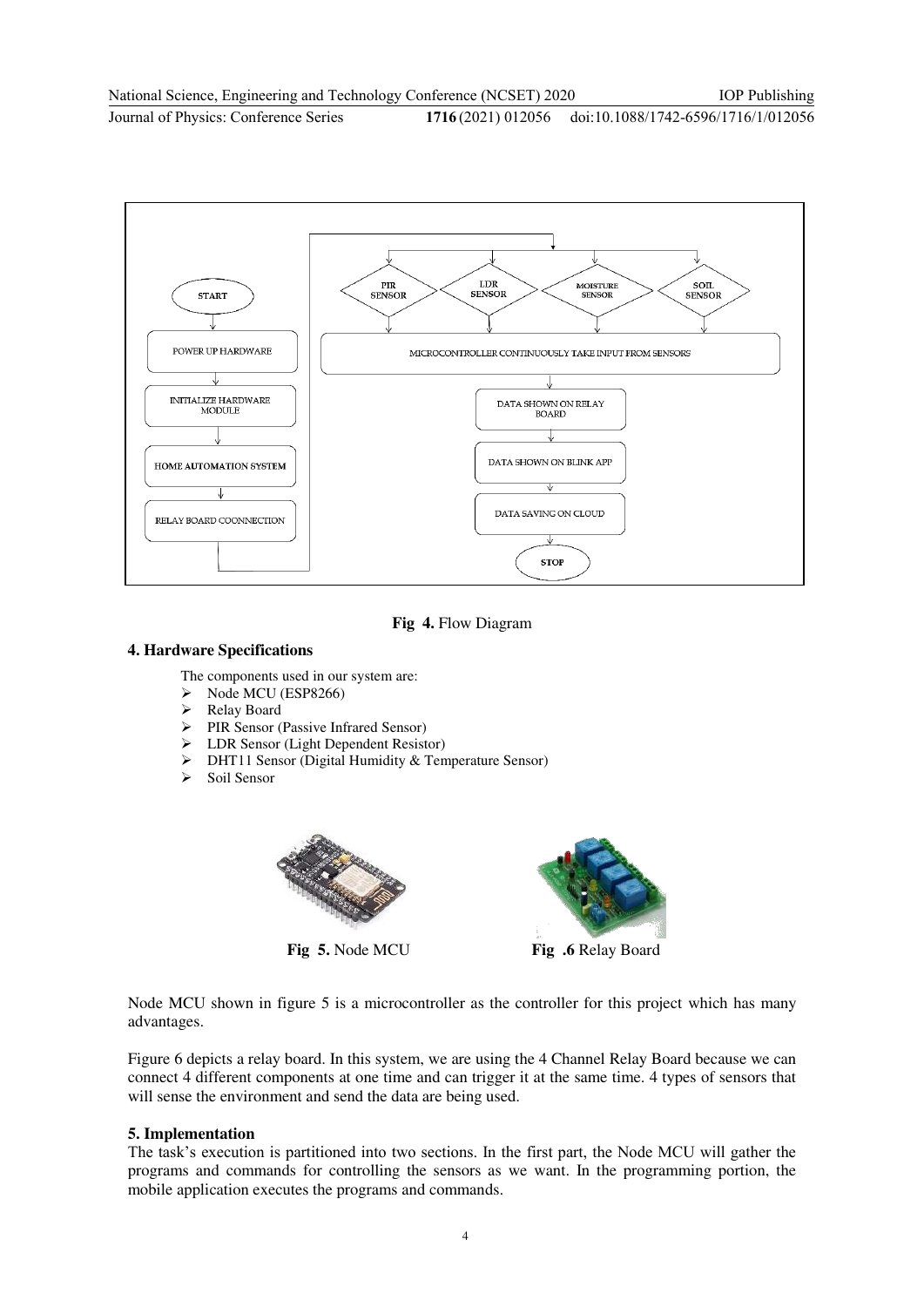IOP Publishing

#### Journal of Physics: Conference Series **1716** (2021) 012056

#### *5.1 Software*

In this system, we use a software named Arduino API as the bridge between the software and hardware and application software Blynk is used for connecting the microcontroller, sensors, and actuators as we want.

#### *5.2 Hardware*

We utilize a Node MCU microprocessor in this system. This board is a unique board for IoT applications that will use less power with integrated Wi-Fi and inbuilt Node MCU [2].

Here the Node MCU will be connected to the local Wi-Fi of our home and by then to the circuit of the board. The board will work from the commonplace in open mode. GPIO (General Purpose Input Output) pin picks the hand-off action, for instance in case the GPIO pin yield is low, then the exchange will be in open-loop condition. After that move when the circuit reaches the end, it closes the GPIO and when it reaches the high state then also it just closes the circuit [5].

Encrypting will be completed by Arduino programming. From the outset, in the wake of controlling up, the board will close the circuit for the Wi-Fi and partners with the enrolled framework using SSID and Passcode, because of this no one other than the owner can regulate the appliances. By then, it will carry out the code to interface the program with the respective GPIO and this will bring the database headings from the master using a GET request. The sensors will be differentiated within a short time and relating GPIO pin to either high or low is done. This strategy will remain in the microcontroller till the end with the objective of constant control on the sensors and the functions they are performing.

First of all, we'll power up the system by starting the hardware via a low voltage output like from Micro USB through the laptop, and then we'll transfer the setup code to the microcontroller through the same Micro USB. To initialize it will first verify the SSID and Passcode from the code to connect to the local Wi-Fi. Then the Node MCU gives a blink to show that it has been started, and then it will instruct relay board to respective sensors linked to it.

After connecting all the sensors, they all start collecting the inputs from the environment as they are programmed. The microcontroller is set to take all the inputs from the sensors one by one and save it, and then they will transfer the stored data from all the sensors to their respective output area, as PIR gives the output as the notification on the Smart Phone and DHT11 gives the output on the cloud server as shown in figure 7. Figure 8a and 8b illustrate the PIR sensor outputs.



**Fig: 7a**. Screenshot of the application showing that all 4 relay points are working



**Fig: 7b**. Screenshot of the application showing that PIR sensor giving the notification of intrusion in the environment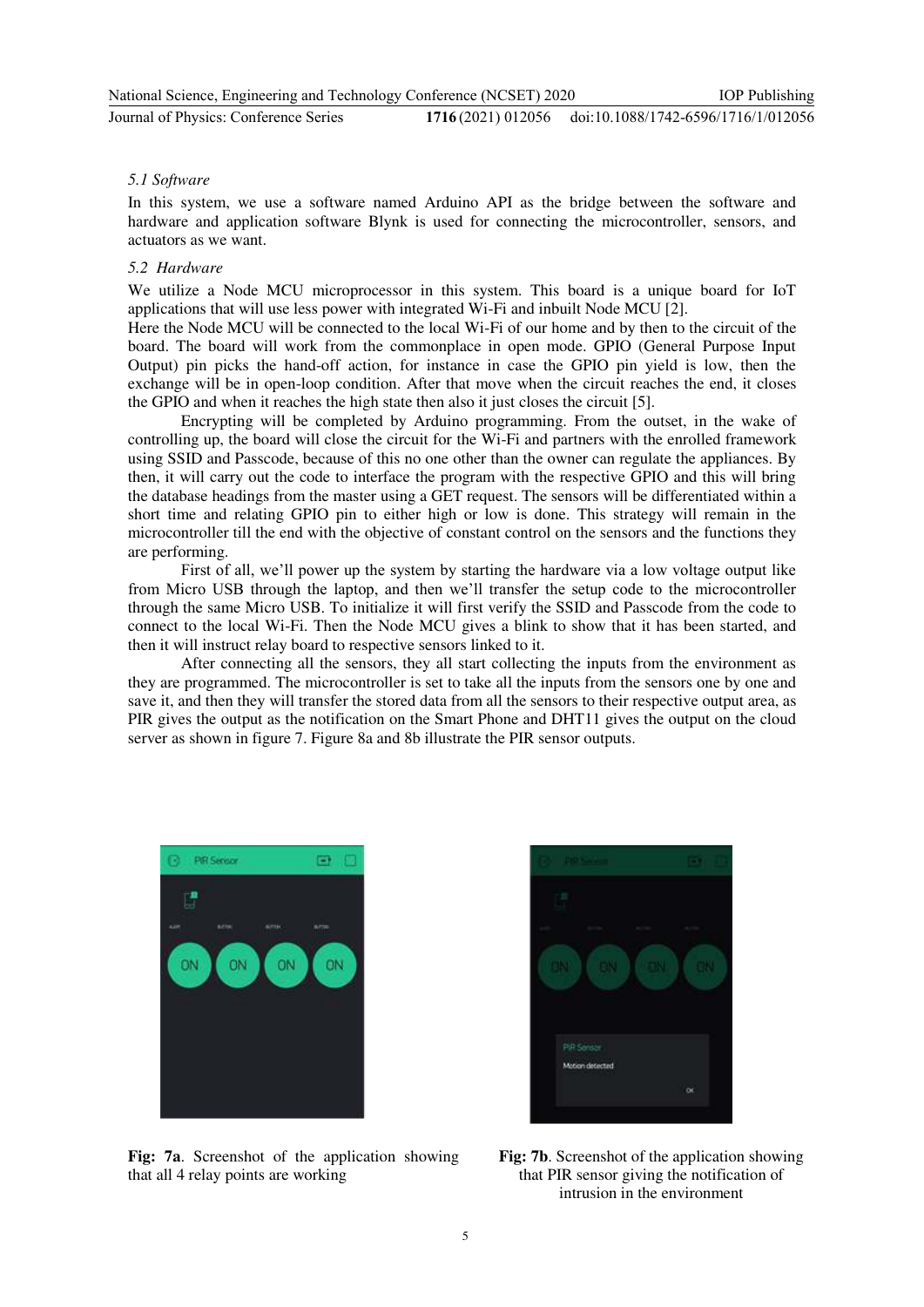National Science, Engineering and Technology Conference (NCSET) 2020

Journal of Physics: Conference Series **1716** (2021) 012056

doi:10.1088/1742-6596/1716/1/012056

IOP Publishing



**Fig 8** Output of DHT11 Sensor in the cloud server (ThingSpeak)

## **6. Discussion**

The system will show the home automation control apparatus through a smart mobile app utilizing IoT. This will be a financially feasible and secure technique for controlling the gadgets remotely. IoT gives the fundamental communication foundation, taking the execution of this control apparatus to an enormous scale. The test that we confronted is regarding the rate of checking. Each test will take up to 7 seconds to switch between open or close [1]. This is a direct result of using network controllers that are open source. The speed of the test could be quicker and additional highlights of security could be investigated.

#### **7. Result**

In this paper, we found that how Node MCU was a better option compared to Arduino and Raspberry Pi for Home Automation System. Node MCU's GPIO's (General Purpose Input Output) helps to connect different types of sensors whether it's Digital sensors or Analog sensors. This system allows the user to give their commands, with which appliances can be started or stopped with the help of the application on our smartphone.

We have worked on different sensors and got various results in platforms like Android or iOS using the cloud platform. Using the PIR (change to full form) sensor the Arduino script tracked the motion sensor's difference using IR (infrared) signal. If there was any interference in the signal then the motion flag was set and it activates the output lines, where we can get the output as we want like if we want to switch the lights on or if we want to set the buzzer to ring an alarm as the signal.

The Temperature and Humidity Sensor will sense, measure, and report both the humidity and air temperature. The LDR (Light Dependent Resistor) allows higher voltage to pass through it, whenever it finds a high intensity of light and low voltage whenever there is a high intensity of light. The sensor is activated when the motion is detected and after detecting it will record any intrusion within the surveillance area and every 15 seconds it will alert the user by sending a notification to the application on the user's smartphone.

In the future, we have planned to incorporate several other sensors to enhance our proposed system with increased processing power.

#### **8. Conclusion**

This paper aims to show a financially effective Home Automation system model that uses the smart app to control home devices. As an enhancement, we can view the result in our app or the cloud server, but if we upgrade a little bit then we can see the cloud server data on our app or website. This paper has attempted to make a smart home system in a very convenient and faster manner. the future extension to the project, the smart home system can be expanded to make a smart city with 5G with almost every appliance that will be connected with a smart micro-controller and the